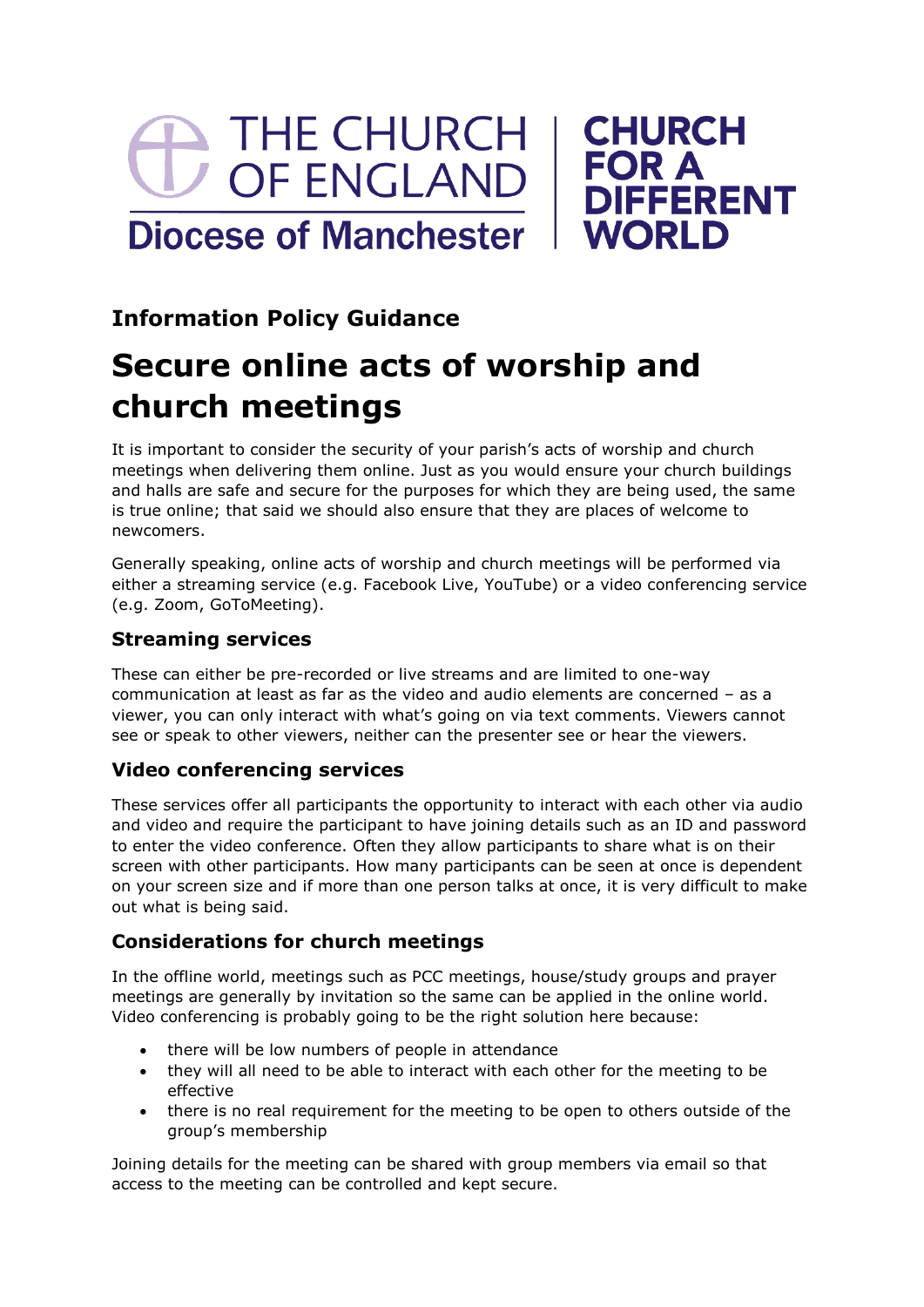### **Considerations for acts of worship**

In the offline world, acts of worship are generally open to anyone who wishes to take part or observe so an online act of worship should offer the same. However, it is important to realise that your act of worship could be open to the whole online world and that people often do not feel the same level of inhibition when interacting with others online, particularly strangers.

#### **The first question to ask is: do all the participants in the act of worship actually need to interact with each other?**

Thinking about an offline Sunday service, the usual format is that most of the service is presented from the front and most participants simply listen. This therefore lends itself to using a streaming service. As there is a much lower risk of disruption from people outside the core congregation, links to the act of worship can be shared on public websites and social media accounts.

If you feel it is important for the participants of your act of worship to interact with each other, here are a few ways you could achieve this:

#### **Use a video conferencing service and share the joining details on a public website**

This is NOT recommended! Anyone who has access to the internet could potentially enter your act of worship and disrupt it. Your only security is removing them from the meeting but by then the damage will have been done.

#### **Use a video conferencing service and share the joining details only with the existing congregation**

Also NOT recommended! This is the online equivalent of getting the usual congregation into the church building and then locking the doors – it gives no opportunity for seekers to find God.

#### **Use a video conferencing service but publish an email address that people can contact to request the joining details**

This gives you a degree or control over who you allow into the act of worship and gives you the opportunity to find out more about a newcomer beforehand.

#### **Use a streaming service for the act of worship itself but have an invite-only video conference before or after the act of worship**

This is the online equivalent of having coffee and biscuits before or after the act of worship and allows congregants to have a time of fellowship as well as meeting to worship.

#### **Breaches of security**

If someone gains unauthorised access to your online act of worship or church meeting, use the tools within the streaming or video conferencing service to block that person's access.

If a participant disrupts your online act of worship or church meeting their access should be blocked and, depending on the nature of the disruption, this should be reported to the PCC/Incumbent, Diocesan Safeguarding Advisor and/or Police.